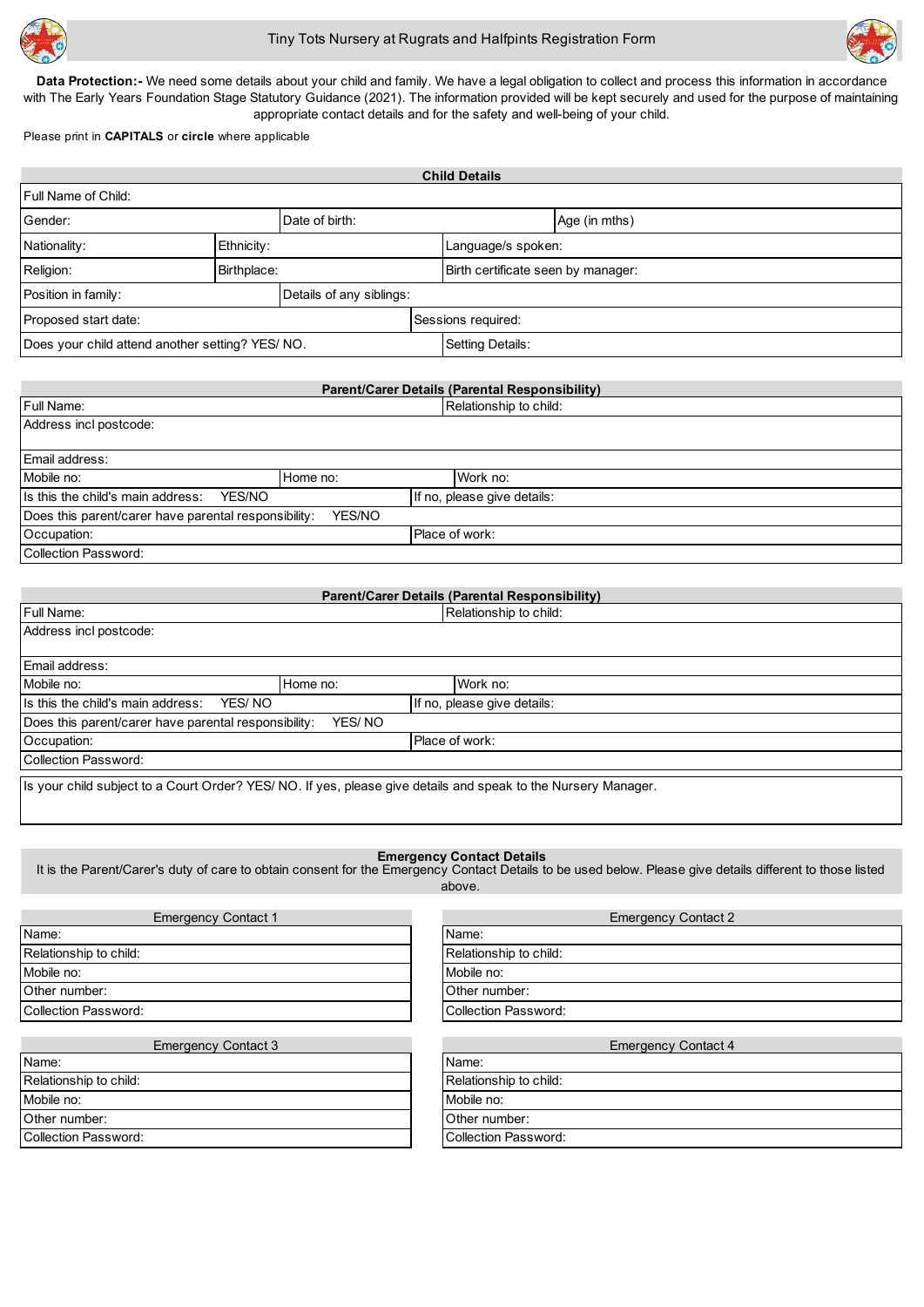# **Child Health Information**

| <b>Immunisation Details</b>                                                                             |                                                                                                             |      |  |                                                                            |        |  |  |
|---------------------------------------------------------------------------------------------------------|-------------------------------------------------------------------------------------------------------------|------|--|----------------------------------------------------------------------------|--------|--|--|
| Please give details of your child's immunisations. (See Health Visitor Red Book for details)            |                                                                                                             |      |  |                                                                            |        |  |  |
|                                                                                                         | Vaccination                                                                                                 | Date |  | Vaccination                                                                | Date   |  |  |
|                                                                                                         | Whooping Cough                                                                                              |      |  | Diphtheria                                                                 |        |  |  |
|                                                                                                         | Meningitis B                                                                                                |      |  | Polio                                                                      |        |  |  |
|                                                                                                         | <b>MMR</b>                                                                                                  |      |  | <b>Tetanus</b>                                                             |        |  |  |
|                                                                                                         | <b>HIB</b>                                                                                                  |      |  | BCG (TB)                                                                   |        |  |  |
|                                                                                                         |                                                                                                             |      |  | Has your child been diagnosed by the GP/Doctor with a specific disability? | YES/NO |  |  |
|                                                                                                         | If yes, please give details below including any adjustments the nursery and practitioners may need to make. |      |  |                                                                            |        |  |  |
|                                                                                                         |                                                                                                             |      |  |                                                                            |        |  |  |
|                                                                                                         |                                                                                                             |      |  |                                                                            |        |  |  |
|                                                                                                         |                                                                                                             |      |  |                                                                            |        |  |  |
|                                                                                                         |                                                                                                             |      |  |                                                                            |        |  |  |
| Is your child on a My Plan/ My Plan+/ or ECHP?<br>YES/NO                                                |                                                                                                             |      |  |                                                                            |        |  |  |
| If yes, please give details and arrange to speak to our nursery SENCO.                                  |                                                                                                             |      |  |                                                                            |        |  |  |
|                                                                                                         |                                                                                                             |      |  |                                                                            |        |  |  |
|                                                                                                         |                                                                                                             |      |  |                                                                            |        |  |  |
|                                                                                                         |                                                                                                             |      |  |                                                                            |        |  |  |
|                                                                                                         |                                                                                                             |      |  |                                                                            |        |  |  |
| YES/NO<br>Does your child suffer regularly from a specific illness e.g. tonsillitis, ear infection etc. |                                                                                                             |      |  |                                                                            |        |  |  |
| If yes, please give details.                                                                            |                                                                                                             |      |  |                                                                            |        |  |  |

Please list any infectious diseases your child may have had e.g. chicken pox, measles etc.

### **Professional Details**

| IGP name:            | Surgery: |                                                                                                                       | Tel: |
|----------------------|----------|-----------------------------------------------------------------------------------------------------------------------|------|
| Health Visitor name: |          | l Contact details:                                                                                                    |      |
|                      |          | Other Professionals involved (Social Worker/ Speech & Language Therapist etc), please give names and contact details: |      |

### **Dietary and Allergy Information**

Does your child have any dietary requirements? YES/NO

If yes, please give details:

Does your child have any allergies or food intolerance? YES/NO

If yes, please give details and request a Care Plan from Nursery Manager.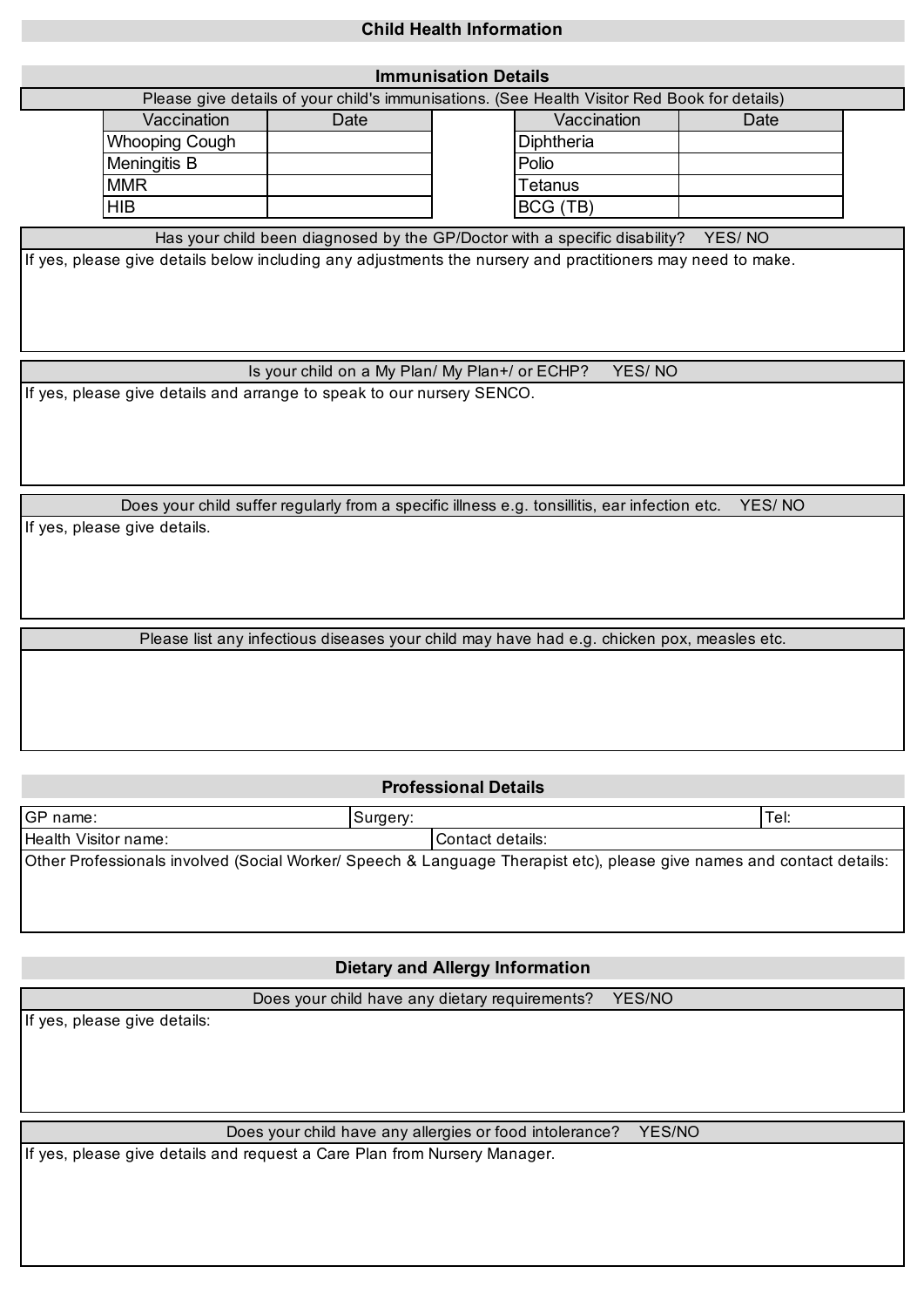#### **Parent/Carer's Permissions**

Please **TICK** each box for consent and leave **BLANK** if you <u>DO NOT</u> give consent. You can withdraw your consent, at any time, please speak to the Nursery Manager. We require specific consent for your child to attend Tiny Tots Nursery; if you do not give consent we will not be able to offer the nursery services.

| <b>Mandatory Consent</b> |                                                                                                                                                                                                                                                                                                                                                                                                                                                                              |
|--------------------------|------------------------------------------------------------------------------------------------------------------------------------------------------------------------------------------------------------------------------------------------------------------------------------------------------------------------------------------------------------------------------------------------------------------------------------------------------------------------------|
|                          | I give consent for my child's personal information to be stored on the nursery management system Famly.                                                                                                                                                                                                                                                                                                                                                                      |
|                          | I give consent for my (parent and child) personal information to be stored once your child leaves Tiny Tots the<br>data will be removed and stored securely - in line with our information retention guidelines.                                                                                                                                                                                                                                                             |
|                          | In the event of a medical emergency involving my child whilst my child is in the care of Tiny Tots Nursery, or the<br>case of a serious accident requiring immediate medical attention for my child. I understand the staff will endeavour<br>to contact me as soon as possible. Where this is not possible or where time is of the essence, I give my consent<br>and authorisation to the staff to seek medical attention, advice or treatment for my child as appropriate. |
|                          | <b>Data Protection Consent</b>                                                                                                                                                                                                                                                                                                                                                                                                                                               |
|                          | give consent to for the staff to share information with health professionals such as Health Visitors/Speech<br>Therapists etc to benefit my child.                                                                                                                                                                                                                                                                                                                           |
|                          | I give my consent for the staff to share my child's information with relevant people/organisations that also care<br>or support my child's development such as another childcare setting or school.                                                                                                                                                                                                                                                                          |
|                          | I give consent for Tiny Tots Nursery to send me information regarding offers/ promotions or events relating to<br>Tiny Tots Nursery and Rugrats and Halfpints Soft Play Centre.                                                                                                                                                                                                                                                                                              |
|                          | I consent to my child and myself being recorded via video + sound by the CCTV installed throughout Tiny Tots<br>Nursery and Rugrats and Half Pints soft play. Further details can be found on our CCTV policy.                                                                                                                                                                                                                                                               |
| <b>Medical Consent</b>   |                                                                                                                                                                                                                                                                                                                                                                                                                                                                              |
|                          | I give permission for my child to be given <b>INFANT PARACETAMOL</b> if my child has a temperature / <b>PIRITON</b> if<br>my child has an allergic reaction.                                                                                                                                                                                                                                                                                                                 |
|                          | If my child has an allergy or food intolerance, I give consent to allowing a photo and name of my child being<br>displayed alongside their food preferences so that all staff/agency workers/volunteers or students can be aware.                                                                                                                                                                                                                                            |
|                          | I give consent for my child to have suncream applied as and when necessary, the nursery provides suncream factor<br>30. If your child requires an alternative brand, it must be factor 30 (suncream must be labelled with child's name.                                                                                                                                                                                                                                      |
|                          | I give consent for nursery staff to apply any brand of wet wipe or nappy. Should you wish to use a certain brand,<br>please supply these in your child's bag.                                                                                                                                                                                                                                                                                                                |
| <b>General Consent</b>   |                                                                                                                                                                                                                                                                                                                                                                                                                                                                              |
|                          | give my consent for nursery staff to take photographs of my child at play and will use these in my child's<br>learning journey and for nursery displays.                                                                                                                                                                                                                                                                                                                     |
|                          | I give my consent for my child's photograph to be used for marketing purposes on Tiny Tots Nursery at<br>Rugrats and Halfpints website and on other media organisations.                                                                                                                                                                                                                                                                                                     |
|                          | I give my consent for my child to be in group photos for the purpose of learning experiences. This may be<br>shared with other parents.                                                                                                                                                                                                                                                                                                                                      |
|                          | I agree not to share photos that are sent to me via Famly or other source with anyone and NOT to share to<br>any social media sites.                                                                                                                                                                                                                                                                                                                                         |
|                          | I give consent for nursery staff to use child specific non-alcoholic hand sanitiser on my child.                                                                                                                                                                                                                                                                                                                                                                             |
|                          | I agree to collect my child if he/she becomes unwell during a session at nursery and will adhere to Tiny Tots<br>illness/sickness procedures.                                                                                                                                                                                                                                                                                                                                |
|                          | I give consent for nursery staff to take my child into the Rugrats and Halfpints Soft Play centre.                                                                                                                                                                                                                                                                                                                                                                           |
|                          | I give consent for my child to be taking on <b>outings and trips</b> by foot or using public transport. These may<br>include trips to the local community such as parks, woodland areas, library, or local highstreets. I acknowledge<br>that I will be informed before all trips using public transports. Trips to the local park/woodlands and<br>amphitheatre will part of our daily/ weekly routines.                                                                    |
|                          | I acknowledge that the Rugrats and Half Pints dog comes on occasion into the nursery. When the dog is in nursery<br>he is always supervised and the necessary insurance and risk assessment is in place.                                                                                                                                                                                                                                                                     |
|                          |                                                                                                                                                                                                                                                                                                                                                                                                                                                                              |

## Please sign below to confirm that you understand and accept the Terms and Conditions and that you will adhere to the **Parent/Carer's Permissions**

payment terms and conditions outlined in those terms and conditions. Please sign below to confirm that you understand and accept the Terms and Conditions and that you will adhere to the

| Parent/Carer Name: |       |
|--------------------|-------|
| Signature:         | Date: |

Parent/Carer Name:<br>
Date:

Signature: **Date:**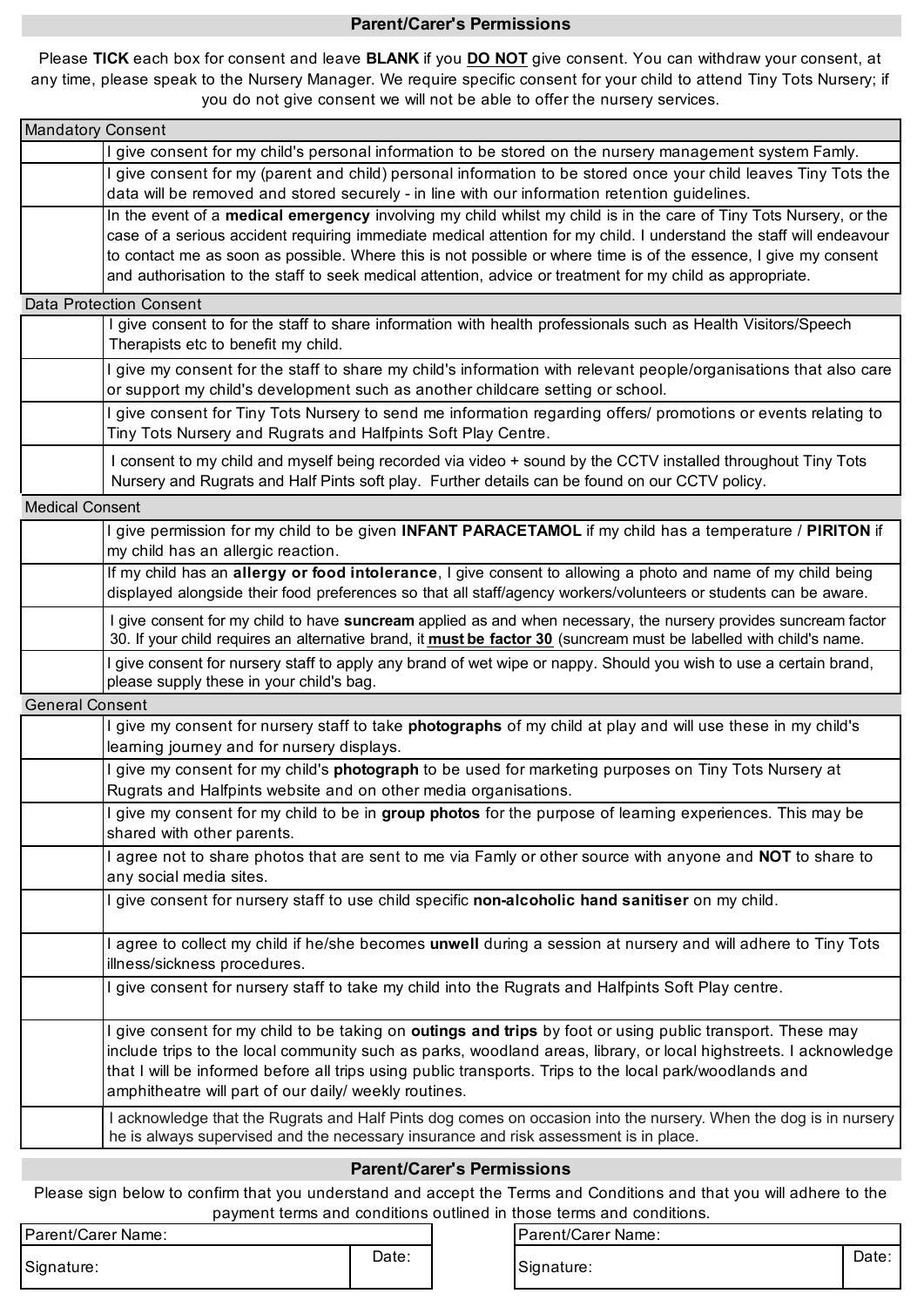# **1.0 General Statement**

**1.1** When we admit a child to the nursery, we sign an agreement with the child's parent/carer. This enables us to work together in partnership to meet your child's needs and to open clear channels of communication. At Tiny Tots Nursery, we aim to provide high quality care and education for all children in the nursery setting. We will provide carefully thought-out activities appropriate to the children's ages and stages of development, encompassing the Early Years Framework. We will provide a safe, secure, stimulating and caring environment where children feel valued and secure. Our objective is that by participating in a range of activities children will develop physically, emotionally, socially and intellectually and will foster a disposition for learning independently and with others ready for their next stage of learning.

**1.2** Tiny Tots Nursery are committed to ensuring that those working or using the nursery will be treated fairly and equally valued as individuals, whatever their race, gender, sexual orientation, disability, religion, culture or language. We will not tolerate words or behaviour that is discriminatory.

# **2.0 General Data Protection Regulation**

**2.1** The information that you provide to us, will be regarded as confidential. We do not share information about your child with anyone without consent unless the law and our policies allow us to do so. We manage Data Protection through our policies. Policies are available at any time from the nursery.

# **3.0 Learning and Child Development**

**3.1** Each child at Tiny Tots nursery will have a learning journey. This will be completed by your child's key person and will contain photos, wow moments and milestones of development. This is shared with parents/carers on Famly where we encourage comments and photos to be added from home. Parents/carers will have regular opportunities to meet with their child's key person to discuss their development.

**3.2** If we feel that your child may benefit from extra help from outside agencies, such as speech therapist, we will discuss this with you in a sensitive and confidential manner. If you feel that your child needs additional help, we will be happy to arrange this with you. All issues relating to individual children will be treated professionally and confidentially.

**3.3** Parents/carers have the opportunity to chat informally on a daily basis with their child's key person and can request individual meetings when needed.

# **4.0 Safeguarding**

**4.1** Safeguarding children at Tiny Tots Nursery is paramount. All the nursery team are cleared through DBS and rigorous safer recruitment checks before supervising children. If a team member suspects child abuse of any type, this will be reported to the Designated Safeguarding Lead (DSL) at the nursery, who will in turn take appropriate action in accordance with Gloucestershire County Council Safeguarding procedures. These concerns will be kept strictly confidential with the parent/carer unless such discussions would place a child at risk of significant harm.

# **5.0 Security**

**5.1** The security and safety of your child is priority in the nursery, and we have detailed procedures in place to ensure that this is always maintained. In line with these procedures, all children are received by a member of staff at the beginning of the day and should be collected from a member of staff.

**5.2** If you need to arrange alternative arrangements for your child to be collected and wish someone else to collect them, you must notify the Nursery Manager. The person collecting your child must be over the age of 17 years old and have a secure password that has also been given to the nursery so we can ensure the safety of your child.

**5.3** Please ensure your child is collected promptly and that you allow five minutes to discuss your child's day at the nursery with the team.

# **6.0 Illness**

**6.1** If your child is ill, please do not bring them to nursery. Please contact the Nursery Manager to make them aware of the absence. We cannot give your child the one to one care they need when they are ill. Children on antibiotics must remain home for the first 48 hours of the course. If your child is then well enough after the first 48 hours, they may then return to nursery. We can administer prescribed medicated from GP/ hospital once you have completed and signed a medication form with a member of staff. **6.2** If your child becomes hurt or ill whilst in our care, we may need to take them to hospital. Children will be taken to hospital in an ambulance. It is very important that the nursery has all up to date contact details so we can contact you immediately.